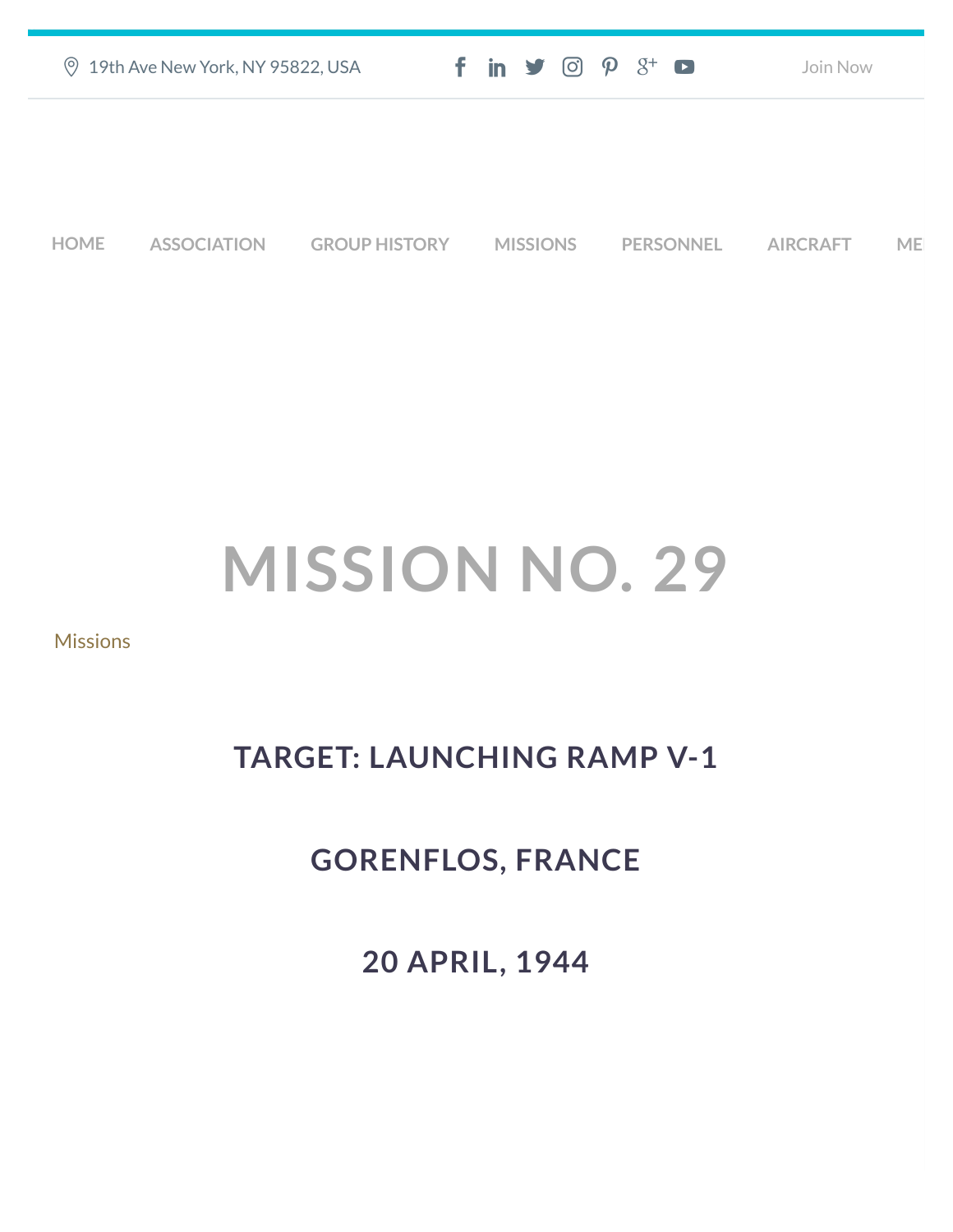

The target was a No Ball installation situated south of the village, located ten miles southeast ofAbbeville. It was a ski shaped launching ramp for V-i bombs. Other units of the Eighth attacked other installations in the Calais and Cherbourg areas. The Group used a new twelve plane formation, and dispatched two boxes on its target. The A box was led by Captain William F. Smith as Air Commander and Lt. J. L. Smith was the pilot. The B box was led by Major George C. Hozier as Air Commander and Captain Jerry Godfrey was pilot.

Takeoff was late in the afternoon, at 1615. Bombing results were good, with the bomb pattern centering within two hundred feet of the MPI. Flak was moderate but accurate. One anti aircraft shell hit the Deputy Lead plane of the B box, piloted by Lt. Walter S. Milne, at the radio compartment, and exploded inside. The remnants of the craft plummeted nose down. Only two of the crew survived the crash. Eleven aircraft from the A box and eight craft of the B box sustained damage.

The aircraft broke apart between the tail wheel and the waist door. The craft hit the ground with a terrific explosion. Four of the crew parachuted to safety.

(Compiler's note: For Lt. Carl E. Gamblin's account of the mission, see Chapter 19.)